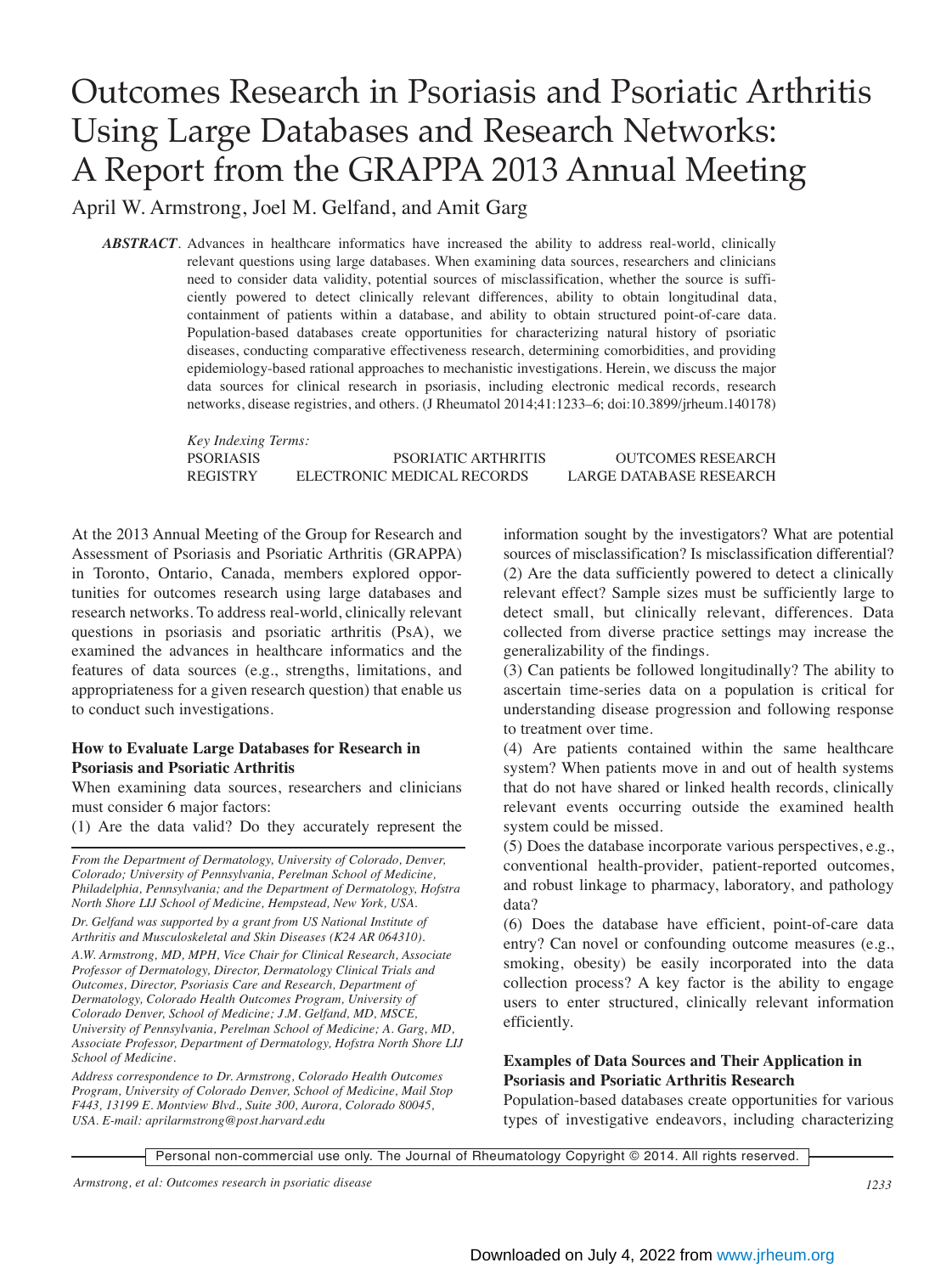natural history of psoriatic diseases, conducting comparative effectiveness research, determining comorbidities, and providing epidemiology-based rational approaches to mechanistic investigations<sup>1</sup>. However, depending on the purpose and scope of the database, they are variably suited to answer specific research questions. Described below are major types of data sources available for clinical research and their associated advantages and disadvantages.

*Electronic medical records (EMR).* EMR have been widely adopted in the past few years and present a remarkable opportunity for clinicians to enter visit information at point of care; laboratory and imaging data are also readily available. However, challenges exist for extracting EMR data for population research: medical records housed on different electronic health record platforms create difficulties for combining data; and despite technological advances such as natural language processing, extracting valid responses from nonstructured data elements is problematic2. Despite these challenges, however, real-world data obtained at point of care presents appealing opportunities for generating "large" data to power hypothesis-driven, patient-oriented research.

In the simplest form, a single practitioner through his or her practice generates clinical care data based on individual patient encounters. Alternatively, a single institution can combine patient data from multiple practitioners to create larger datasets that reflect more diverse patient populations and a wider range of clinician practice patterns. In multiinstitutional or multicentered datasets, data are combined from several groups that usually share a common EMR platform.

For example, in the United States, several EMR systems exist. To date, EMA is the largest dermatology-specific EMR system in the United States<sup>3</sup>, whereas  $Epic<sup>4</sup>$  and Cerner<sup>5</sup> are non-specialty-specific EMR systems used widely in academic institutions and healthcare maintenance organizations. The Veteran's Affairs<sup>6</sup> Healthcare System uses a centralized EMR for all its US sites, which makes extraction of EMR data possible for research across large populations. There are different approaches to validating diagnostic codes for psoriasis and PsA, including in-person examination by dermatologists or rheumatologists, chart reviews, and retrospective surveys of practitioner and patients. Validation of diagnostic codes for psoriasis and PsA was performed in the Kaiser Permanente EMR as well as databases from the UK, including the General Practice Research Database and The Health Improvement Network  $(THIN^{7,8,9,10})$ . THIN, for example, allows investigators to obtain additional information such as body surface area affected by psoriasis by surveying the patient's general  $practitioner<sup>11,12</sup>$ . Thus, validation of outcomes, examination of data availability, extraction of structured data, and handling of unstructured data are important considerations when using data extracted from EMR.

*Research networks and disease registries.* While research networks and disease registries differ in scope, mission, and patient population, many were created to evaluate effectiveness and monitor safety of systemic medications among patients with moderate-to-severe psoriasis and/or PsA. Research networks and disease registries often collect granular and relevant data, but their setup and sustainability costs continue to be challenging.

Psonet<sup>13</sup> is a European system of independent registries that monitors longterm efficacy of systemic medications for treatment of psoriasis<sup>14</sup>. Currently participating countries include the UK, Portugal, Spain, France, The Netherlands, Germany, Switzerland, Italy, Denmark, Sweden, Israel, and Australia. Psonet researchers collect data on effectiveness and adverse events related to biologics or other systemic medications in patients with psoriasis and/or PsA. Similarly, the German Psoriasis Registry collects data from patients with psoriasis and PsA to determine the longterm safety, tolerability, and efficacy of biologics and other systemic medications that are used in Germany<sup>15</sup>. The Australasian Psoriasis Registry (APR) established an analogous database of patients with psoriasis in Australia, New Zealand, and New Guinea<sup>16</sup>. The Dermatology Clinical Effectiveness Research Network in the United States is a system of multiple dermatology practices that conducts clinical research studies of comparative effectiveness to help inform treatment decisions, and currently maintains a database of over 1700 patients with moderate to severe psoriasis evaluated during routine clinical followup care <sup>17,18,19,20,21,22</sup>.

Members of the International Psoriasis and Arthritis Research Team (IPART), which includes several groups in Canada and the United States, have developed a large database of well-phenotyped patients with PsA and/or psoriasis based on an observational cohort at the University of Toronto. The international collaboration aims to use the IPART database to perform genome-wide association studies, in addition to studying disease progression, severity, and comorbidities $^{23}$ .

Government-mandated postmarketing registries can provide valuable data regarding longterm medication safety<sup>21,24</sup>, and many registries also collect additional information to help inform comorbidities research. For example, the Psoriasis Longitudinal Assessment and Registry is a 10-year study evaluating the longterm safety of the biologic therapies ustekinumab and infliximab<sup>24</sup> in  $12,000$  US patients with moderate to severe plaque psoriasis. Researchers are also collecting other important outcomes data, e.g., patient quality of life, clinical outcomes, and comorbidities.

While a number of other registries and research networks exist that are not specific to psoriasis or PsA, they often include those populations in their mission of evaluating patients receiving biologic treatments or those with rheumatologic diseases. The British Association of Dermatologists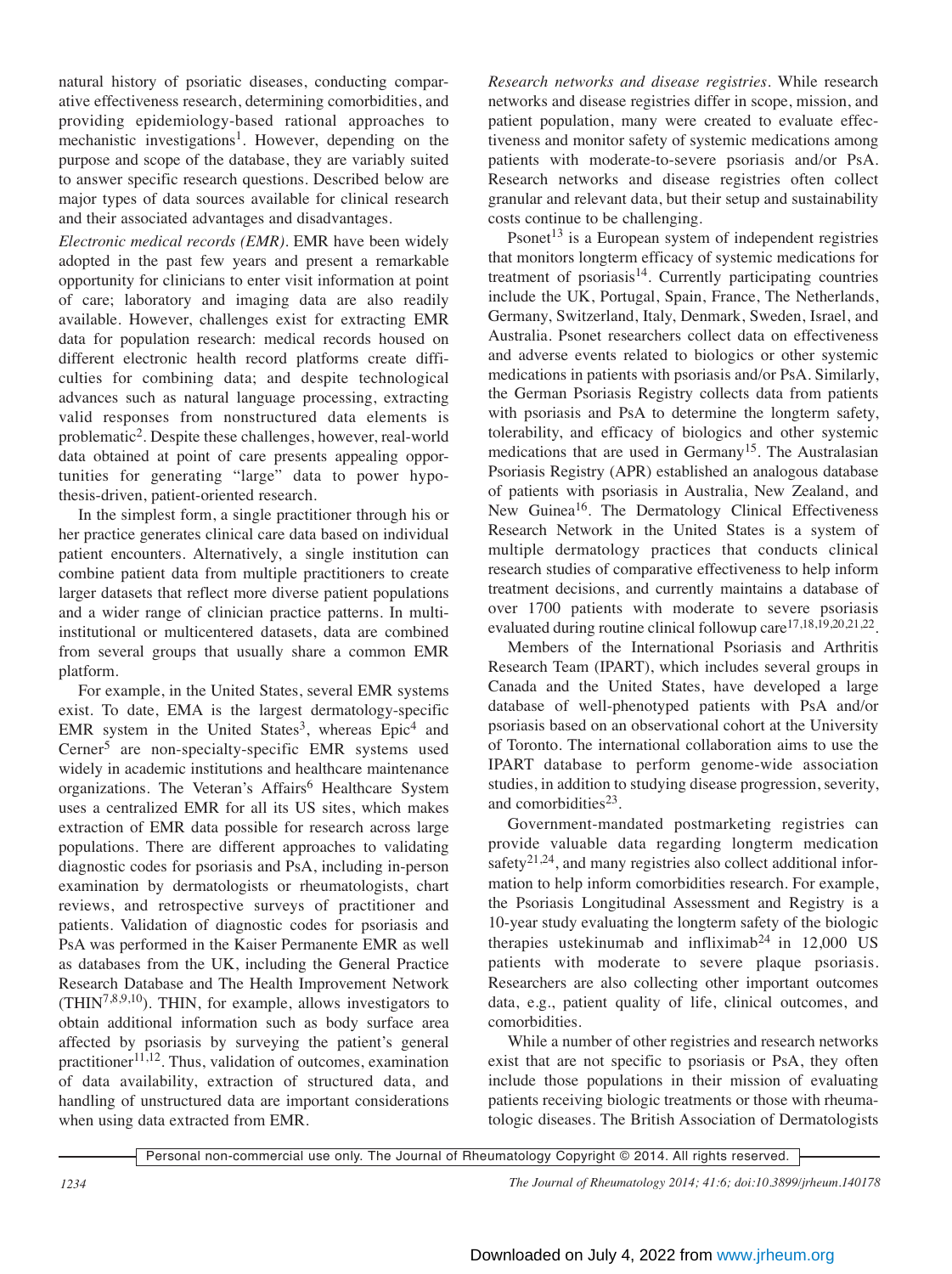Biologic Interventions Registry (BADBIR) houses observational data from a large cohort of patients with psoriasis, rheumatologic conditions, and/or inflammatory bowel diseases being treated with biologics or other systemic medications to determine the longterm safety of biologics in the UK and Ireland<sup>25</sup>. Another example is the Consortium of Rheumatology Researchers of North America (CORRONA), a registry that houses data from patients with rheumatologic conditions (primarily rheumatoid arthritis, but also PsA) from the United States<sup>26</sup>.

*Other data sources: National healthcare data and surveys, administrative databases, and crowdsourced data.* Various regions of the world have different standards for collecting population-based healthcare data. For example, whereas nationalized and centralized databases for healthcare records exist in countries such as Israel<sup>27</sup>, Denmark<sup>28</sup>, and Taiwan29, many countries lack such databases. In the United States, the Centers for Medicare and Medicaid Services house centralized data for individuals  $\geq 65$  years as well as those enrolled in the Medicaid program (the federal healthcare program for those who cannot afford health insurance) $30$ . Other federally funded databases such as the National Ambulatory Medical Care Survey/National Hospital Ambulatory Medical Care Survey<sup>31</sup> and National Health and Nutrition Examination Survey<sup>32,33,34,35</sup> obtain nationally representative data, but their utility is limited by the number and type of questions specific to psoriasis and PsA. In the UK, practitioners have an incentive to put data into the Clinical Practice Research Datalink to yield more granular data for outcomes assessment and other research purposes<sup>36</sup>.

Administrative and claims databases such as Truven Health Analytics MarketScan are helpful in providing aggregate data on diagnosis and medication use<sup>37</sup>. However, those data are derived for the purposes of billing and may be more prone to misclassification that could threaten data validity.

Finally, crowdsourcing-generated data also provide valuable information38,39,40,41,42. In healthcare research, crowdsourcing is the act of outsourcing data collection to patients. Potential advantages include recruitment of larger patient populations, lower cost for data collection, obtaining patient-centered perspectives, and the ability of patients to contribute through the Internet, providing ongoing opportunities for patients from diverse backgrounds to contribute to the collective patient experience.

The opportunities for conducting outcomes research using the various large databases and research networks are becoming more abundant. Aligning the research question with the appropriate database and analytical approach, however, is key to addressing clinically relevant questions appropriately. Although access to the various databases may be limited by cost and procedural challenges, the future for outcomes research in psoriasis and PsA is promising. With continued improvements in healthcare informatics, creation of more psoriasis and psoriatic disease-specific research networks, and advancements in analytical approaches, we will be able to increasingly use real-world observational data to perform quality research that informs clinical decisions and improves patient outcomes.

## **REFERENCES**

- 1. Armstrong AW, Reddy SB, Garg A. Novel approach to utilizing electronic health records for dermatologic research: developing a multi-institutional federated data network for clinical and translational research in psoriasis and psoriatic arthritis. Dermatol Online J 2012;18:2.
- 2. Ananthakrishnan AN, Cai T, Savova G, Cheng SC, Chen P, Perez RG, et al. Improving case definition of Crohn's disease and ulcerative colitis in electronic medical records using natural language processing: a novel informatics approach. Inflamm Bowel Dis 2013;19:1411-20.
- 3. EMA Dermatology [Internet. Accessed March 26, 2014.] Available from: www.modmed.com/dermatology-features
- 4. Epic. [Internet. Accessed March 26, 2014.] Available from: www.epic.com/software-index.php
- 5. Cerner acute care electronic medical record. [Internet. Accessed March 26, 2014.] Available from: www.cerner.com/solutions/ Hospitals\_and\_Health\_Systems/Acute\_Care\_EMR/
- 6. Weinstock MA, Bingham SF, Digiovanna JJ, Rizzo AE, Marcolivio K, Hall R, et al. Tretinoin and the prevention of keratinocyte carcinoma (Basal and squamous cell carcinoma of the skin): a veterans affairs randomized chemoprevention trial. J Invest Dermatol 2012;132:1583-90.
- 7. Asgari MM, Wu JJ, Gelfand JM, Salman C, Curtis JR, Harrold LR, et al. Validity of diagnostic codes and prevalence of psoriasis and psoriatic arthritis in a managed care population, 1996-2009. Pharmacoepidemiol Drug Saf 2013;22:842-9.
- 8. Seminara NM, Abuabara K, Shin DB, Langan SM, Kimmel SE, Margolis D, et al. Validity of The Health Improvement Network (THIN) for the study of psoriasis. Br J Dermatol 2011;164:602-9.
- 9. Gelfand JM, Weinstein R, Porter SB, Neimann AL, Berlin JA, Margolis DJ. Prevalence and treatment of psoriasis in the United Kingdom: a population-based study. Arch Dermatol 2005;141:1537-41.
- 10. Ogdie A, Langan S, Love T, Haynes K, Shin D, Seminara N, et al. Prevalence and treatment patterns of psoriatic arthritis in the UK. Rheumatology 2013;52:568-75.
- 11. Wan J, Wang S, Haynes K, Denburg MR, Shin DB, Gelfand JM. Risk of moderate to advanced kidney disease in patients with psoriasis: population based cohort study. BMJ 2013;347:f5961.
- 12. Yeung H, Takeshita J, Mehta NN, Kimmel SE, Ogdie A, Margolis DJ, et al. Psoriasis severity and the prevalence of major medical comorbidity: a population-based study. JAMA Dermatol 2013;149:1173-9.
- 13. Psonet. European surveillance network to monitor the long term effectiveness and safety of systemic agents in the treatment of psoriasis [Internet. Accessed March 26, 2014.] Available from: www.psonet.eu/cms/
- 14. Liu Y, Wu EQ, Bensimon AG, Fan CP, Bao Y, Ganguli A, et al. Cost per responder associated with biologic therapies for Crohn's disease, psoriasis, and rheumatoid arthritis. Adv Ther 2012; 29:620-34.
- 15. The German Psoriasis Registry (PsoBest) [Internet. Accessed March 26, 2014.]. Available from: www.psobest.de/
- 16. Australasian Psoriasis Registry (APR) [Internet. Accessed March 26, 2014.]. Available from: https://psoriasis.asn.au/
- 17. Gelfand JM, Wan J, Callis Duffin K, Krueger GG, Kalb RE,